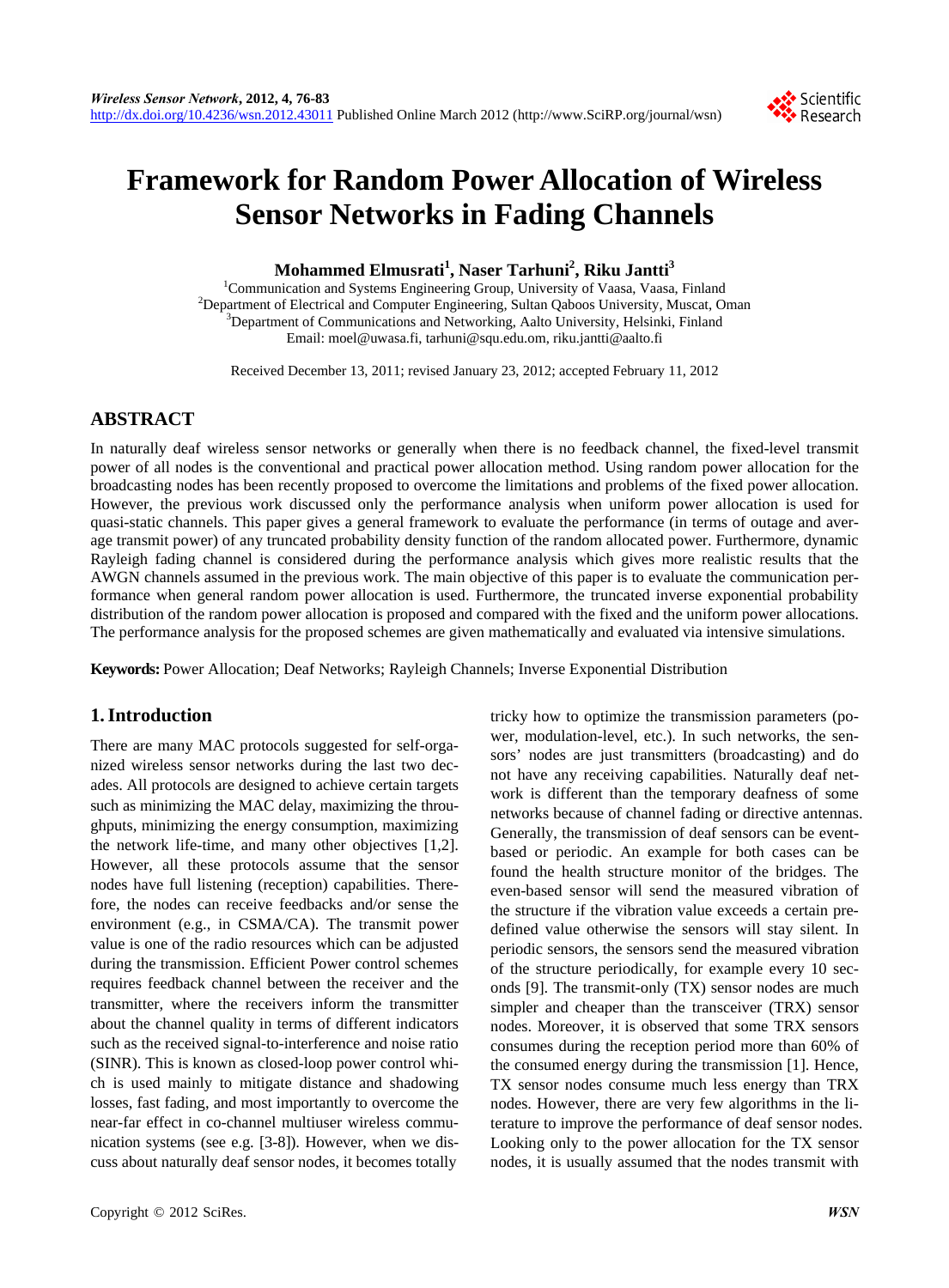fixed power. This solution has many problems and limitations such as the near-far problem and the unnecessaryily power consumptions for good channel sensors.

New randomized power allocation strategy was suggested in [10], which proposed the use of uniformly distributed transmitter power levels to mitigate the near-far effect in congested systems without any channel feedback. That work was based on so called snapshot analysis approach and thus neglected the effects of the channel fading. The performance analysis of the uniform random power allocation in Rayleigh fading channel is evaluated in [11].

In this paper, a framework of the performance analysis for a general distributed random power allocation is introduced. The paper is organized as follows. In the next section, a description of the system model is given. For the logical information flow and for comparison purpose we introduce the system performance of the fixed power transmission in Section 3. In Section 4, a general treatment of the performance analysis of random power allocation algorithms is given. New empirical random power distribution is suggested in Section 5. Simulation results are shown in Section 6. Finally the paper conclusion is presented in Section 7.

#### **2. System Model**

In this paper we assume multiuser environment with broadcasting devices (sensor nodes) randomly distributed in certain region. We refer to the transmitters as terminals and sometimes as sensors. All terminals send their signals to one or more access points with CDMA multiple access method. Because of the lack of the feedback channels it is not possible to use CSMA/CA or any other protocols that require receiving capabilities in the sensor nodes. Multi-hop scenarios are not possible as well because of natural deafness. Every transmitter has different spreading code, however we do not assume that they are perfectly orthogonal at the access point.

We consider dynamic scenario, where the terminals or the access points may have mobility or the environment is highly dynamics. The transmitted signals arrive from sensors to the access point in multi-path manner without dominant path, in other words we assume Rayleigh channel. The time slot length is small enough to assume that second order effects such as shadow fading and distance based attenuation remain constant during the time duration of the time slot. Although the mean of the received signal is constant but the instant value of the received signal magnitude is random variable with Rayleigh probability density function. In case of Rayleigh fading which is considered here, the link gain, *i.e.* the fraction between received power and transmitted power becomes Exponential distributed random variable.

Time is assumed to be slotted such that slot duration is approximately the same as the coherence time of the channel. For instance in some sensor network applications, the duty cycle of the transmitters is low and thus the channel state in consecutive time slots allocated to single transmitter node become independent of each other.

Let *G* denote the link gain between transmitter and receiver. In case of frequency-non-selective Rayleigh fading, it can be shown to follow the *Exponential distribution* with parameter  $\lambda = 1/\overline{g}$  where  $\overline{g}$  denotes the expected channel gain which depends on the distance based attenuation and shadow fading. Let  $F_G(g) = 1 - e^{-\lambda g}$  denotes the cdf of the link gain *G* and  $\hat{f}_G(g) = \lambda e^{-\lambda g}$  denotes its pdf.

Let *I* and  $\sigma_n^2$  denote the received interference and noise powers, respectively. Let  $\gamma$  denotes the minimum required signal to interference and noise ratio (SINR) at the receiver. When the received SINR is less than *γ*, we assume that the receiver cannot decode the transmitted packet correctly. The required SINR depends on the utilized modulation and coding method and is out of the scope of the paper. The *outage probability* of sensor *i*, *i.e.* the probability that a packet error occurs, is given by

$$
\Pr\left\{\frac{G_i P_i}{I_i + \sigma_n^2} \le \gamma\right\} \tag{1}
$$

where  $G_i$  is the channel gain of sensor *i*,  $P_i$  is the transmitted power from sensor *i*, and the interference term is given by

$$
I_i = \sum_{j \neq i}^{N} G_j P_j \tag{2}
$$

Note that in this model interference is treated as noise. The use of multi-user detection could be taken into account by scaling down the interference power *I* by some factor  $0 < \theta < 1$ . However, this is not considered in this paper. We assume that the sensor in outage whenever its power at the access point is less than some threshold.

#### **3. Performance Analysis of Fixed Power Allocation**

In this section we analyze the system performance of fixed power transmission strategy. The results of this section is well known in the literature [6,11], however it is given here for the subject integrity and for comparison purposes. Moreover some intermediate results have been used in next sections. First we assume fixed average interference power (or single sensor scenario). In order to simplify our notation, let us define  $\beta_i = \gamma \left(I_i + \sigma_n^2\right)$  Conditioned on  $P_i = P$  the outage probability becomes

$$
\Pr\left\{G_i P_i \le \beta \middle| P_i, \beta_i\right\} = F_G\left(\frac{\beta_i}{P_i}\right) \tag{3}
$$

$$
=1-e^{-\lambda\frac{\beta_i}{P_i}}\tag{4}
$$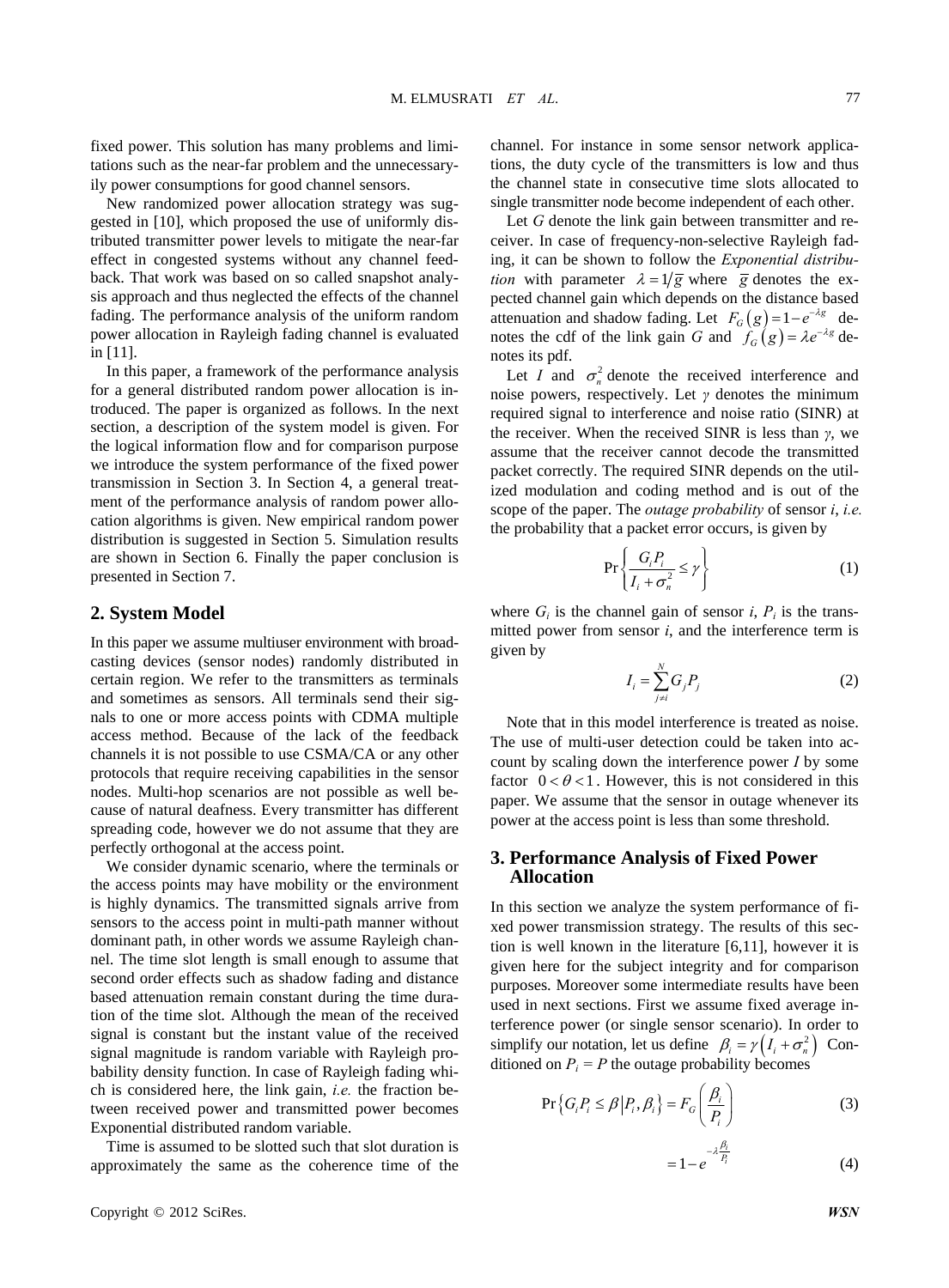For a given outage level  $p_{\text{out}}$  we can find the corresponding fixed transmission power  $P_i = P^*$  to be

$$
P^* = -\frac{\lambda \beta}{\ln\left(1 - p_{\text{out}}\right)}\tag{5}
$$

In order to achieve low outage probability  $P^*$  must be large. Consider now the case, where we have multiple sensors. In this case, *I* cannot be treated as constant anymore, but rather as a random variable. Assume that all the *N* transmitters are communicating with the same access point. In such case, the interference power at the receiver  $I_i$  is given by (2). In this case we should average (4) over  $\beta_i$ .

From (2) we can deduce that the *pdf* of the interference power is the  $(N-1)$  fold convolution of exponential distribution *pdf*. This distribution is called *Hypo-exponential distribution*. Hence, the outage probability can be written as:

$$
\Pr\left\{G_i P_i \le \beta_i \left| P_i \right.\right\} = 1 - e^{\frac{\lambda_i \gamma \sigma_n^2}{P_i}} \int_0^\infty e^{-\frac{\lambda_i \gamma}{P_i} g} f_{I_i}\left(g\right) \mathrm{d}g \tag{6}
$$

We note that the integral in the above formula is in fact the *moment generating function* of the interference  $M_{I_i}(t) = E\left\{e^{tI_i}\right\}$  where  $t = -\frac{\lambda_i \gamma}{P_i}$ . Let  $Z_i = G_i P_i$  denotes the received power. In case of fixed transmission

power, this still follows the exponential distribution with the following *pdf* function

$$
f_{Z_i}\left(z\right) = \frac{\lambda_i}{P_i} e^{-\frac{\lambda_i}{P_i}z} \tag{7}
$$

The moment generating function of  $Z_i$  can be easily found to be

$$
M_{Z_i}\left(t\right) = E\left\{e^{tZ_i}\right\} \tag{8}
$$

$$
=\int_0^\infty e^{-tz} f_{Z_i}(z) \mathrm{d} z \tag{9}
$$

$$
=\frac{1}{1-e^{\frac{t_{\lambda}^{\frac{p}{2}}}{\lambda_{i}}}}
$$
(10)

Now the moment generating function for the interference power \$I\_i\$ can be written as:

$$
M_{I_i}\left(t\right) = E\left\{e^{t\sum_{j\neq i}Z_j}\right\} \tag{11}
$$

$$
=\prod_{j\neq i}E\left\{e^{iZ_{j}}\right\} \tag{12}
$$

$$
=\prod_{j\neq i}M_{Z_i}\left(t\right)\tag{13}
$$

Let us revisit the outage probability (6). With the help of (10), (13), and (6) the outage probability of fixed power transmission is:

$$
\Pr\left\{G_{i}P_{i}\leq\beta_{i}\left|P_{i}\right.\right\}=1-e^{\frac{-\lambda_{i}\gamma\sigma_{n}^{2}}{P_{i}}}M_{I_{i}}\left(-\frac{\gamma\lambda_{i}}{P_{i}}\right) \tag{14}
$$

$$
=1-e^{\frac{-\gamma\sigma_n^2 \lambda_i}{P_i}}\prod_{j\neq i}\frac{1}{1+\frac{\gamma\lambda_i P_j}{\lambda_j P_i}}
$$
(15)

The outage probability shown in (15) is valid for any deterministic (fixed) or slowly changing power (power update rate is slower than the frame duration) transmission [12]. For randomly selected transmission power we need to average (6) over the probability density function of the transmitted power  $f_P(p)$  as will be shown in the next section.

### **4. General Distribution Random Power Allocation**

In this section we generalize the results of the previous section to the case of random transmitted power and analyzing the resultant performance in terms of outage probability and power consumption. Assume that sensor *i* uses random transmitted power  $P_i$  which has probability density function  $f_P(p)$ . First  $\beta_i$  is assumed to be constant. This assumption could be justified for a single sensor-node scenario but not for multi sensor scenario. The outage probability in Rayleigh fading channel is given by

$$
\Pr\left\{G_i P_i \le \beta_i \left| \beta_i \right.\right\} = 1 - \int_0^\infty e^{-\lambda \frac{\beta_i}{p}} f_{P_i}\left(p\right) \mathrm{d}p \tag{16}
$$

where  $f_{P_i}(p)$  is the *pdf* of the random power allocation. Define a variable  $x = 1/p$  it follows that  $dp = -dx/x^2$ , so (16) can be rewritten as

$$
\Pr\left\{G_i P_i \le \beta_i \left| \beta_i \right.\right\} = 1 - \int_0^\infty e^{-\lambda \beta_i x} f_{P_i} \left(\frac{1}{x}\right) \frac{dx}{x^2} \qquad (17)
$$

Note that

$$
f_X(x) = f_P\left(\frac{1}{x}\right)\frac{\mathrm{d}x}{x^2}
$$

is called the *inverted distribution* of  $f_P(p)$  [13]. Theoretically any *pdf* (should be truncated to be between some positive minimum and maximum values) could be used as  $f_{p} (p)$ . The probability density function that minimizes the outage probability (17) under mean power constraint can be shown to be the fixed power solution  $P =$  $P_{\text{max}}$ , *i.e.*,  $f_{P_i}(p) = \delta(p - P_{\text{max}})$ , where  $\delta(p)$  is the dirac delta function. This property follows directly from Theorem 4.5.2 in [14]. However, in multi-user case finding the optimal distribution is not trivial. Randomization of the transmitted power implies randomization of the interference power which in turn can help to solve the nearfar problem.

Considering multi sensor scenario, where all sensors use the same power distribution  $f_p(p)$ . In this case  $I_i$ should be considered as a random variable. We assume that  $f_p(p)$  is selected so that the moment generating function for the received power  $Z_i = G_i P_i$  is well-defined.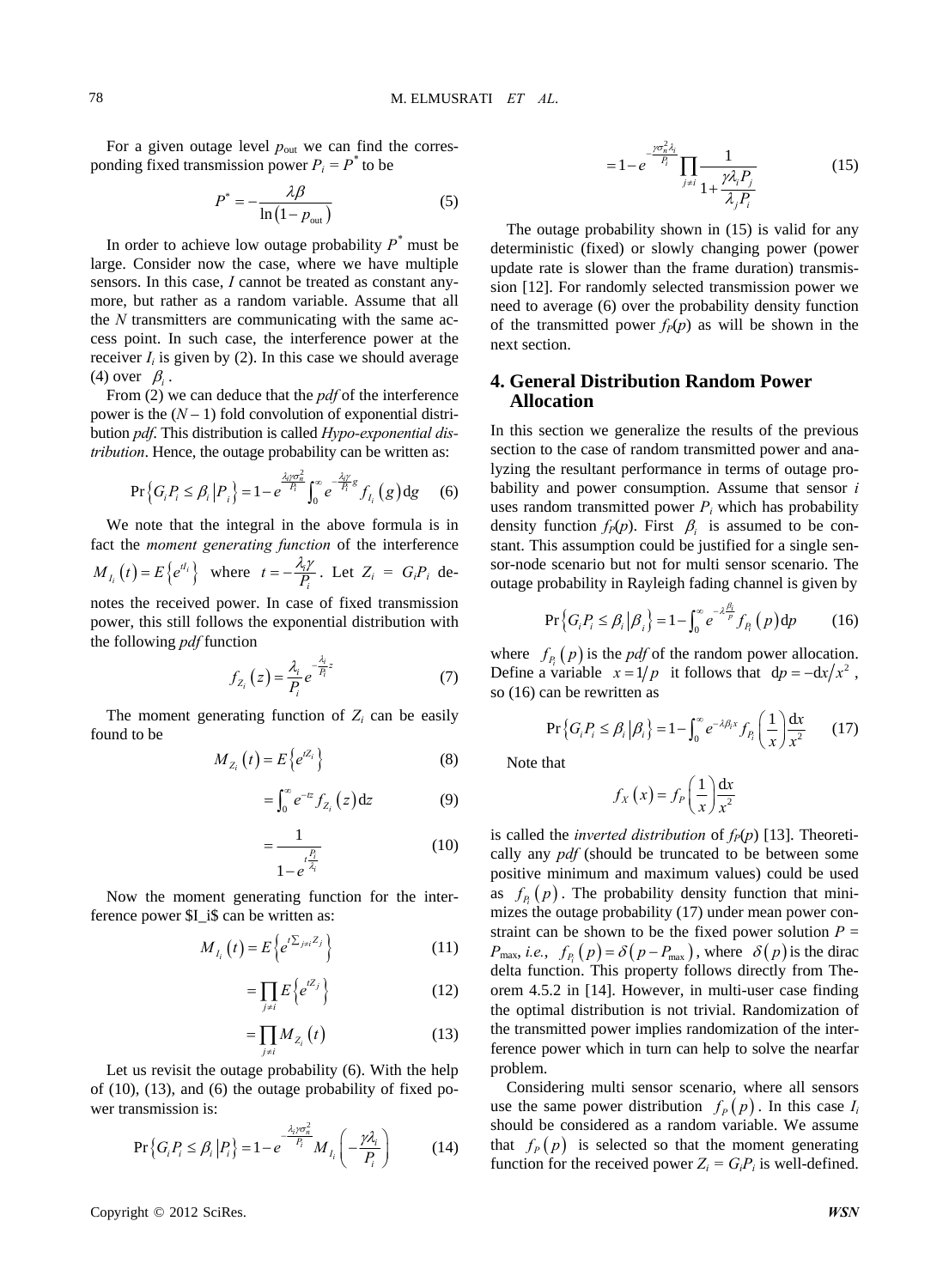That is, we assume that the  $P_i$  has finite moments. In practice  $P_i$  must be bounded in the interval  $[P_{min}, P_{max}]$ from which this condition automatically follows. For a given  $M_{\rm z}$  (*t*) we can find the corresponding  $M_{\rm L}(t)$ using (13) in Section 3. Let's first condition on  $P_i$ , then the outage probability can be found using (14) as,

$$
\Pr\left\{G_i P_i \le \beta_i \left| P_i \right.\right\} = 1 - e^{-\frac{\lambda_i \gamma \sigma_n^2}{P_i}} M_{I_i} \left( -\frac{\gamma \lambda_i}{P_i} \right) \tag{18}
$$

Thus the outage can be found using single integral,

$$
\Pr\left\{G_{i}P_{i} \leq \beta_{i}\right\} = 1 - \int_{0}^{\infty} e^{-\frac{\lambda_{i}\gamma}{p}\sigma_{n}^{2}} M_{I_{i}}\left(-\frac{\lambda_{i}\gamma}{P_{i}}\right) f_{P}\left(p\right) dp \quad (19)
$$

Now taking into account that  $P_i$  is bounded, hence, we can rewrite the above equation as

$$
\Pr\left\{G_{i}P_{i}\leq\beta_{i}\right\}=1-\int_{P_{\max}^{-1}}^{P_{\min}^{-1}}e^{-\lambda_{i}\gamma\sigma_{n}^{2}x}M_{I_{i}}\left(-\lambda_{i}\gamma x\right)f_{p}^{\prime}\left(\frac{1}{x}\right)\frac{dx}{x^{2}}(20)
$$

where  $f_p^t(p)$  is the truncated version of the utilized probability density function. Without any loss of generality we will assume that  $P_{\text{min}} = 0$  in remaining of this paper. Using (20), it is possible to evaluate the outage probability for arbitrary any truncated *pdf*. The average transmitted power is found by

$$
E[P] = \int_0^{P_{\text{max}}} p f'_{p_i}(p) \, \mathrm{d}p \tag{21}
$$

It is clear that randomizing the transmitted power results in an average power which is always less than  $P_{\text{max}}$ . This is one advantage of using random power over fixed power. By assuming random uniform distribution of the power between 0 and  $P_{\text{max}}$  the outage in this case is given by [11]

$$
\Pr\left\{G_{i}P_{i} \leq \beta_{i}\right\} = 1 - \frac{1}{P_{\max}^{N} \lambda_{i}^{N-1} \gamma^{N-1}} \int_{P_{\max}^{-1}}^{\infty} \frac{1}{x^{N+1}} e^{-\lambda_{i} \gamma \sigma_{n}^{2} x}
$$
\n
$$
\times \left[\prod_{j \neq i} \lambda_{j} \ln\left(1 + \frac{\gamma \lambda_{i} P_{\max}}{\lambda_{j}} x\right)\right] dx
$$
\n(23)

Moreover, it is clear that in this case the average power will be  $P_{\text{max}}/2$ .

Now the most interesting point is to find the optimum distribution function which can achieve the following target:

Find  $f_p^t(p)$  such that

max 
$$
\sum_{i} \int_{P_{\text{max}}^{-1}}^{P_{\text{min}}^{-1}} e^{-\lambda_i \gamma \sigma_n^2 x} M_{I_i}(-\lambda_i \gamma x) f'_p \left(\frac{1}{x}\right) \frac{dx}{x^2}
$$
 (23)

$$
\text{S.T. } \int_0^{P_{\text{max}}} p f_{p_i}^t(p) \, \mathrm{d}p \le \hat{P} \tag{24}
$$

It is possible also to change the order, *i.e*., minimize the average power subject to certain outage. So far, we are not sure if the above optimization problem is solvable or not. However, we leave it as an open problem for further research. Nevertheless, a random power distribution is proposed based on empirical assumptions as shown in the next section.

#### **5. Inverted Exponential Distribution**

Since the received power has an exponential distribution when the transmitted power is fixed, we propose random transmitted power with inverted exponential distribution to mitigate the fading channel. This selection was not based on any optimization criteria. However, this empirical selection shows few features and advantages over the uniform distribution of the power allocation as will be discussed in the next section. The inverted exponential distribution is given by

$$
f_P(p) = \frac{\alpha}{p^2} e^{-\frac{\alpha}{p}}, p \ge 0
$$
 (5)

where  $\alpha$ . The cumulative probability density function is given by

$$
F_p(p) = e^{-\frac{a}{p}}
$$
 (26)

The outage probability for single sensor scenario utilizing random power allocation with inverted exponential distribution can be computed using (16) and (25) such as

$$
\Pr\left\{G_i P_i \le \beta_i \, \big| \, \beta_i\right\} = \frac{\lambda_i \beta_i}{\alpha + \lambda_i \beta_i} = 1 - \frac{\alpha}{\alpha + \lambda_i \beta_i} \tag{27}
$$

From (27) the relation between *pdf* parameter  $\alpha$  and the outage is given by

$$
\alpha = \frac{1 - p_{\text{out}}}{p_{\text{out}}} \lambda_i \beta_i \tag{28}
$$

Thus the smaller  $p_{\text{out}}$  the larger  $\alpha$ , for zero outage  $\alpha \rightarrow \infty$ .

The probability that the power allocation exceeds some maximum value  $P_{\text{max}}$  is given by

$$
\Pr\left\{P \ge P_{\max}\right\} = 1 - F_P\left(P_{\max}\right) = 1 - e^{\left(\frac{1 - p_{\text{out}}}{p_{\text{out}}}\right)\frac{\lambda_i \beta_i}{P_{\max}}} \tag{29}
$$

In order to avoid using excessive power, the power distribution should be truncated to be between 0 and  $P_{\text{max}}$ . The truncated inverse exponential distribution is given by:

$$
f_P(p) = \begin{cases} \frac{\alpha}{p^2} e^{-\frac{\alpha}{p}} & 0 \le p \le P_{\text{max}} \\ 0 & \text{otherwise} \end{cases}
$$
 (30)

In this case, we have

$$
\Pr\left\{G_i P_i \leq \beta_i \left| \beta_i \right.\right\} = 1 - \frac{\alpha}{\alpha + \lambda_i \beta_i} e^{-\frac{\lambda_i \beta_i}{P_{\text{max}}}} \tag{31}
$$

The outage in this case depends on the value of  $P_{\text{max}}$  as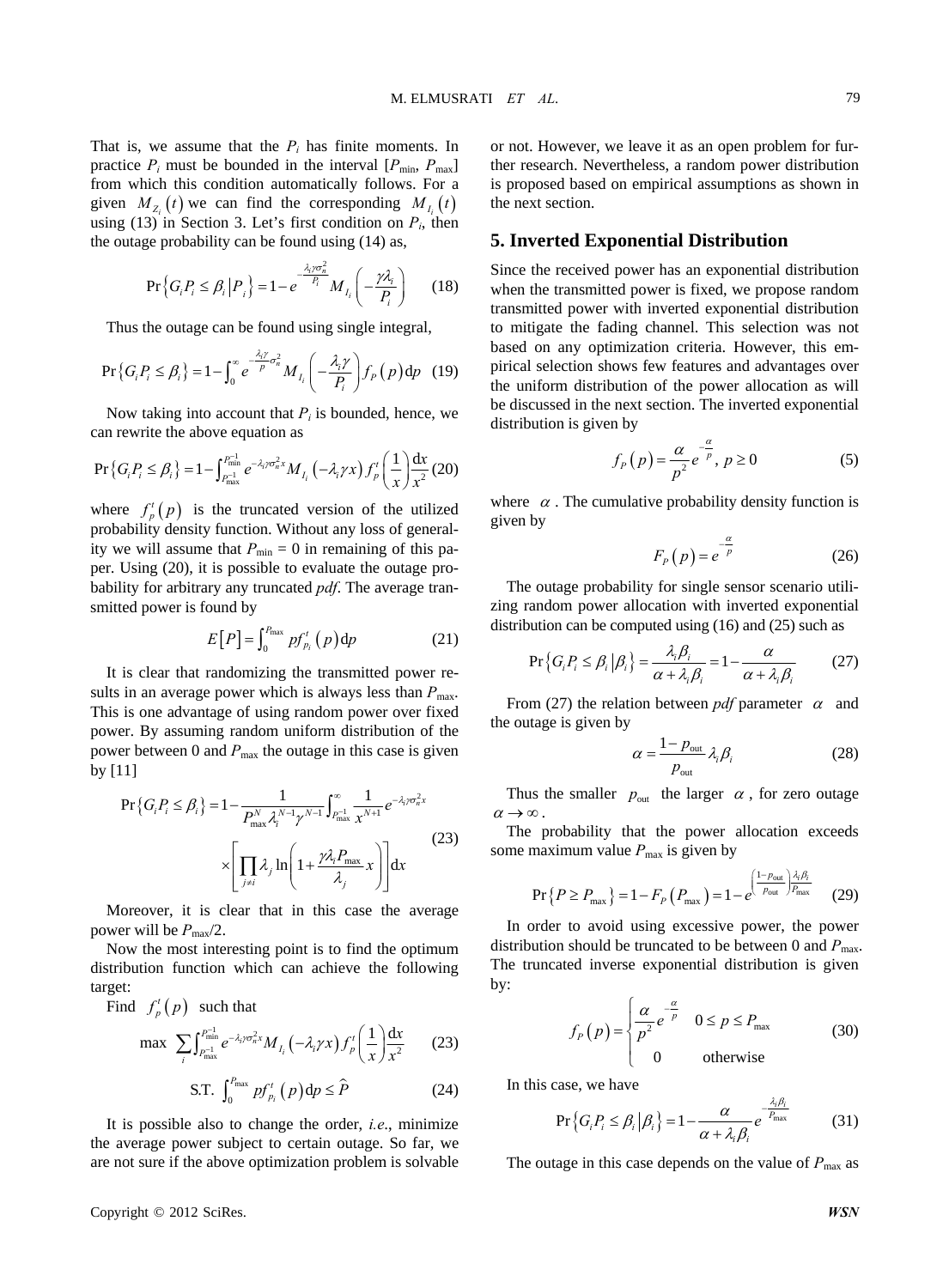well as the value of  $\alpha$ . We can now find the required peak power for given outage level  $p_{\text{out}}$ 

$$
P_{\text{max}} = -\frac{\lambda_i \beta_i}{\ln\left(1 + \frac{\lambda_i \beta_i}{\alpha}\right) + \ln\left(1 - p_{\text{out}}\right)}
$$
(32)

for

$$
\alpha > \frac{1 - p_{\text{out}}}{p_{\text{out}}} \lambda_i \beta_i \tag{33}
$$

We note that as  $\alpha \to \infty$ ,  $P_{\text{max}} \to P^*$  given in (5). Thus in single sensor scenario, the random power allocation requires higher peak transmit power than the fixed allocation to achieve same average outage. This result can be generalized for any truncated distribution function. **Figure 1** shows the truncated inverted exponential distribution for different values of  $\alpha$ . It shows that as  $\alpha$ increases the random power becomes more close to  $P_{\text{max}}$ . From (30) when  $\alpha \rightarrow \infty$  the distribution tends to be fixed power at  $P_{\text{max}}$ , *i.e.*,  $f_{P_i}(p) = \delta(p - P_{\text{max}})$ .

The average transmitted power of using truncated inverted exponential distribution can be computed using (21) and (30) as

$$
E[P] = e^{\frac{\alpha}{P_{\text{max}}}} \int_0^{P_{\text{max}}} \frac{\alpha}{p} e^{-\frac{\alpha}{p}} dp
$$
 (34)

$$
= \alpha e^{\frac{\alpha}{P_{\text{max}}}} \int_{\frac{\alpha}{P_{\text{max}}} \cdot x}^{\infty} \frac{1}{x} e^{-x} dx \tag{35}
$$

$$
= \alpha e^{\frac{\alpha}{P_{\text{max}}}} E_1 \left( \frac{\alpha}{P_{\text{max}}} \right)
$$
 (36)

where

$$
E_n(x) = \int_1^{\infty} t^n e^{-xt} dt = x^{n-1} \int_x^{\infty} t^{-n} e^{-t} dt
$$



**Figure 1. Truncated inverted exponential** *pdf***.**

is called the exponential integral of order *n*. Note that  $E_n(x) \ge 0$  for  $x \ge 0$ . The asymptotic expansion of  $E_n(x)$  can be written as

$$
E_n(x) = \frac{e^{-x}}{x} \left( 1 - \frac{n}{x} + \frac{n(n+1)}{x^2} + \cdots \right) \tag{37}
$$

**Figure 2** shows the relation between the average transmitted power and  $\alpha$  when  $P_{\text{max}} = 1$ .

The probability of outage in multi-user environment where all transmitters utilize truncated inverted exponential distribution is discussed next. Without loss of generality we assume that all transmitters use same distribution parameter  $\alpha$ . This assumption is practical since no information is available for transmitters about neither their channel quality nor their locations. We will discuss the influence of the selection of  $\alpha$  on the system performance in the next section. The cdf of the received power  $Z_i = G_i P_i$ , denoted by  $F_{Z_i}(z)$ , is given by (31) by replacing  $\beta_i$  by *z*. Let us now derive the moment generating function  $M_{Z_i}(t)$  using  $F_{Z_i}(z)$ . We first note that  $F_{Z_i}(0) = 0$  and  $F_{Z_i}(z) \rightarrow 1$  as  $z \rightarrow \infty$ . Let  $s = -t > 0$ . Using integration by parts we get,  $s = -t > 0$ . Using integration by parts we get,

$$
M_{Z_i}\left(-s\right) = \int_0^\infty \frac{\mathrm{d}}{\mathrm{d}z} F_{Z_i}\left(z\right) e^{-sz} \mathrm{d}z \tag{38}
$$

$$
= -sF_{Z_i}(z)e^{-sz}\Big|_0^{\infty} - s\int_0^{\infty} F_{Z_i}(z)e^{-sz}dz \qquad (39)
$$

$$
=1-s\int_0^\infty \frac{\frac{\alpha}{\lambda_i}}{\frac{\alpha}{\lambda_i}+z}e^{-\left(s+\frac{\lambda_i}{P_{\text{max}}}\right)z}dz
$$
(40)

Now from [15], we can find that,

$$
\int_0^\infty \frac{1}{a+t} e^{-st} dt = e^{as} E_1(as), \ a > 0 \tag{41}
$$

Hence,



**Figure 2. Average transmitted power with respect to** *α***.**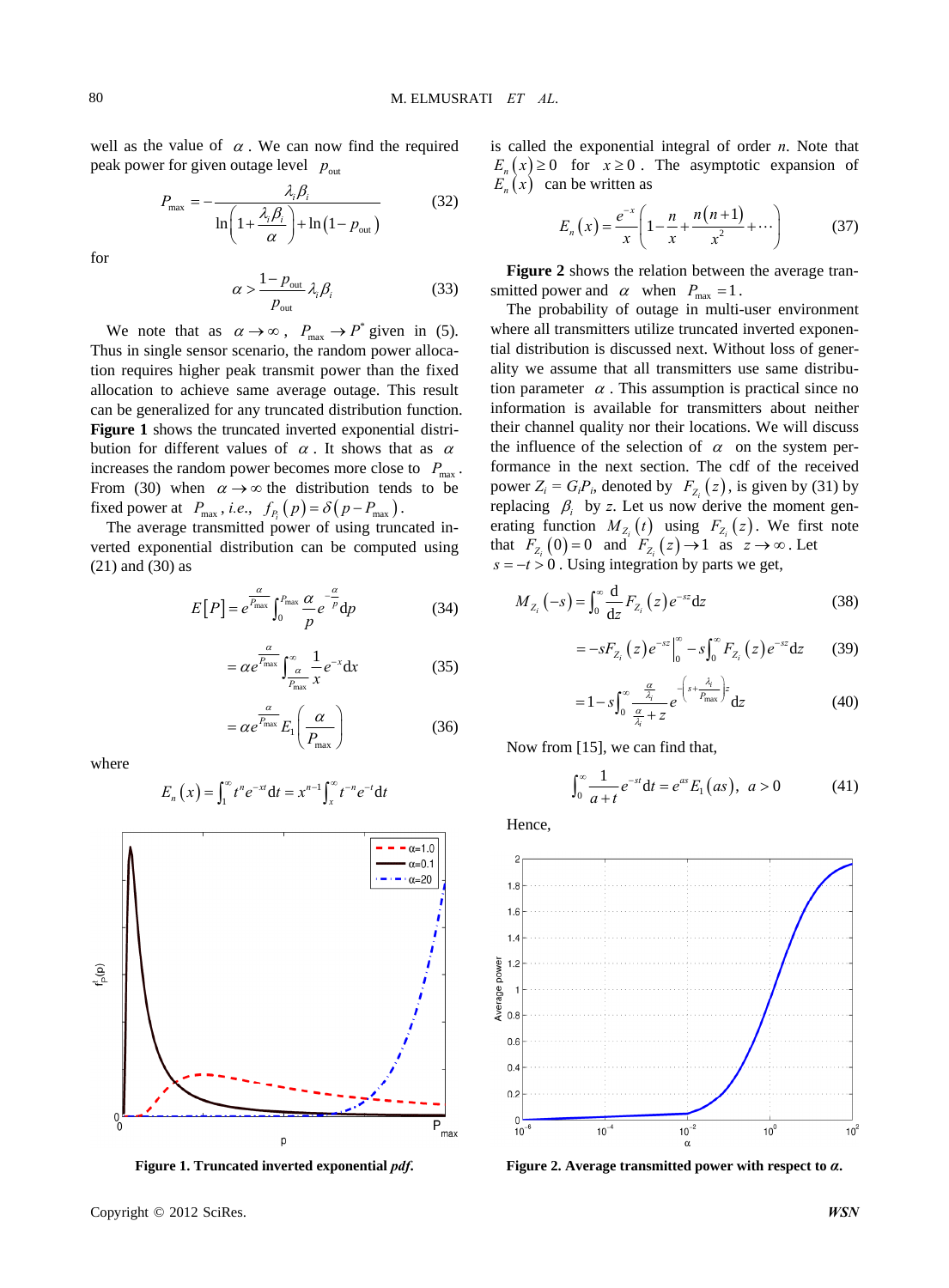$$
M_{Z_i}\left(t\right) = 1 + t \frac{\alpha}{\lambda_i} e^{\frac{\alpha}{\lambda_i} \left(\frac{\lambda_i}{P_{\text{max}}} - t\right)} E_1\left(\frac{\alpha}{\lambda_i} \left(\frac{\lambda_i}{P_{\text{max}}} - t\right)\right) \quad (42)
$$

Once again we can solve the moment generating function for the interference power  $M_{I_i}(t)$  using (13). From the general outage probability formula  $(20)$  and  $(30)$  we can find the mathematical formula for the outage probability in case on inverted exponential power allocation such as,

$$
\Pr\{G_i P_i \le \beta_i\} = 1 - \alpha e^{\frac{\alpha}{P_{\text{max}}}} \int_{P_{\text{max}}^{-1}}^{\infty} e^{-\left(\lambda_i \gamma \sigma_n^2 + \alpha\right)x}
$$

$$
\times \left[ \prod_{j \ne i} \left(1 - \gamma \alpha \frac{\lambda_i}{\lambda_j} x e^{\left(\frac{\alpha}{P_{\text{max}}} + \frac{\alpha \gamma \lambda_i x}{\lambda_j}\right)} E_1 \left(\frac{\alpha}{P_{\text{max}}} + \frac{\alpha \gamma \lambda_i x}{\lambda_j}\right) \right) \right] dx
$$
(43)

It can be shown that when  $\alpha \rightarrow \infty$  the above equation will be reduced to (15), the case when the transmitted power from sensors are fixed and identical.

#### **6. Numerical Results**

Different aspects will be evaluated in this section. In the first part we validate Equation (43) by conducting extensive Monte-Carlo simulations. And in the second part we test the performance of the random truncated exponential allocation algorithm for different scenarios and compareing it with fixed and random uniform power allocation schemes. All simulations are carried out for Rayleigh channels with an average of  $d^4$ , where *d* is the distance between the sensor and the access point. The background white noise power is fixed at  $-70$  dBm. The multiple access method for all nodes is CDMA and the processing gain is 27 dB. The target  $E_h/N_a$  is 7 dB. It means that the minimum required SNR is about 0.01 for all sensors. **Figure 3** shows the outage with respect with number of sensors using exact formula (43) and Monte-Carlo simu-



**Figure 3. Average outage using the exact formula and Monte Carlo simulations.**

lation. The simulation has been carried out by generating 30 sensors with randomly distributed distance from the access-point from 20 up to 150 meters. The outage is calculated by counting the total number of packets where the SINR is less than 0.01, and then dividing this number by the total number of sensors at that stage. This procedure repeated 1000 times to obtain a reliable measure for the outage. The sensors are increased one by one in ascending manner, *i.e*., the first sensor is the nearest to the access point and the second is the next further one and so on. The derived formula gives directly the probability of outage by substituting the average channel losses of sensors in (43).

To compare the performance of inverted exponential random power (IERP) allocation with fixed and uniform power, we repeat the previous simulation including other power allocation methods. **Figure 4** shows the outage for all cases at  $\alpha = 0.5$ , maximum power of 1 Watt and the uniform distribution is truncated between 0 and 1. In terms of outage, it is clear that IERP allocation outperforms the uniform power when the number of sensors is less than about 22 sensors. For larger network size the IERP allocation outperform the fixed power allocation and becomes very close to the uniform. In terms of power consumption the IERP consumes less average power than both other methods. The average required power is 1, 0.5, and 0.46 Watt for fixed, uniform and IERP methods, respectively. This result shows one benefit of using IERP allocation over fixed or uniform allocation. It gives less average outage for large network size than the fixed power allocation at lower average power consumption. **Figure 5** shows the average outage of worst sensor with respect to the minimum required SINR for different values of *α*, *i.e*., with different average power values.

In this scenario we mean by worst sensor is the one which is located on the cell boarder, *i.e*., at 150 meters. However, because of the fading behavior it is not neces-



**Figure 4. The average outage using different power allocation methods.**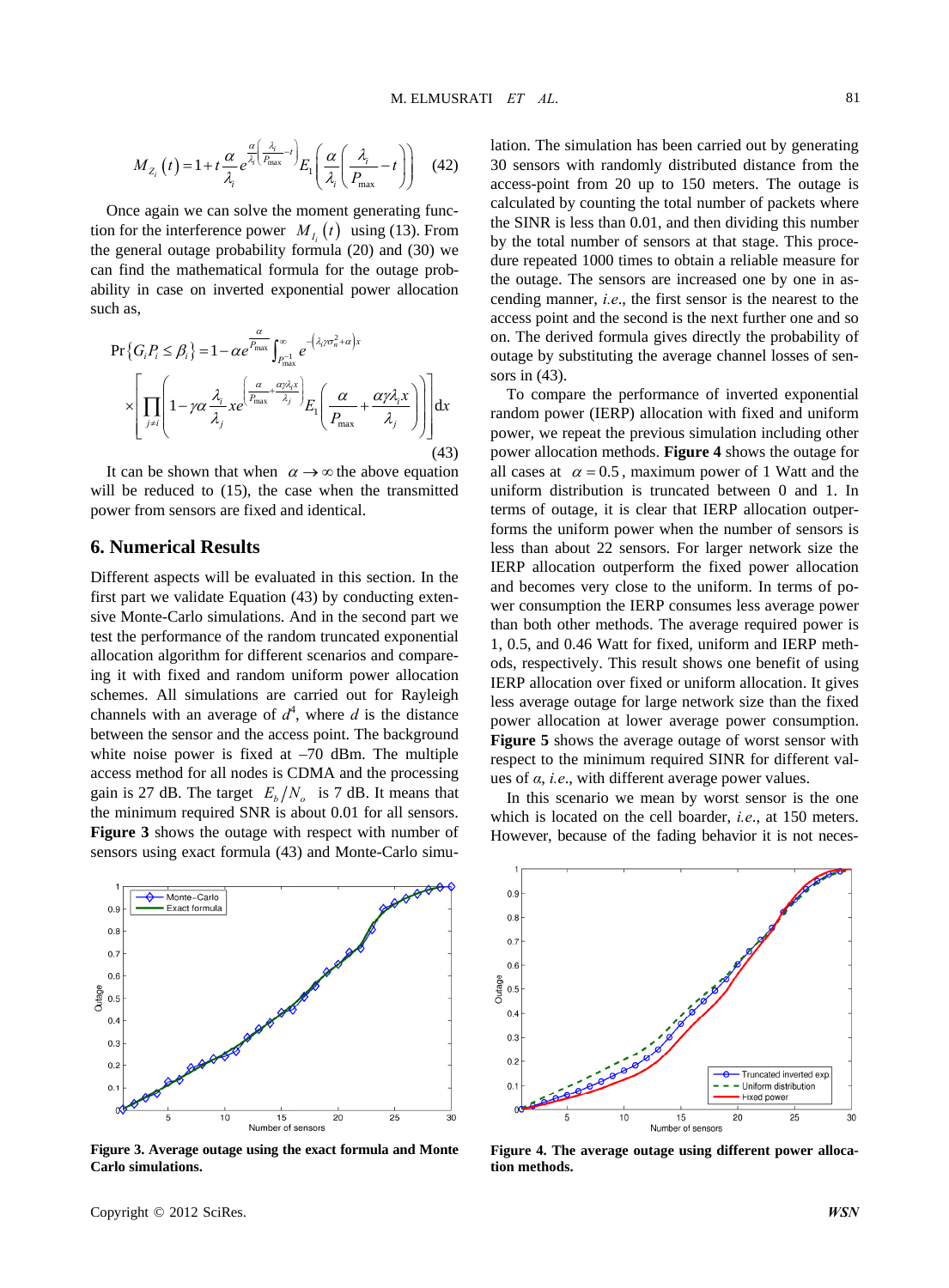

**Figure 5. The average outage of worst sensor for different values of** *α***.**

sary that this sensor has all time the worst channel. The figure shows that as the  $\alpha$  becomes smaller, the outage of the worst sensor reduces, and it gets a better chance to access the network. The reason is clearly because of reducing the interference coming from closer sensors by reducing their average transmitted power. However, reducing  $\alpha$  has a negative impact on the average outage of all sensors as shown in **Figure 6**. **Figure 6** shows also the average outage when using uniform and fixed power allocations. This last simulation has been carried out for 15 sensors; other simulation parameters are as before. The average power used for IERP increases with *α*. At  $\alpha$  = 0.61 the average power is 0.5 Watt which is the same average power of uniform allocation. However, the IERP archives the same outage as uniform allocation at  $\alpha \approx 0.165$  which means average power of 0.26 Watt. This result is rather interesting where smaller average outage can be achieved at less average power. The fixed power scenario all the time has the highest average power consumption (1 Watt).

## **7. Conclusion**

The main aim of this paper is to introduce a general framework analysis for random power allocation methods in Rayleigh fading channels. Simple mathematical procedure has been given to analysis the system performance when using any arbitrary truncated random power distribution. We extend our work by proposing the truncated inverted exponential probability density function (IERP) for the random power. Mathematical representation of the outage as well as the average transmitted power is given. IERP shows many advantages over fixed as well as over random uniform power allocations. At small network size IERP gives less average outage than the uniform power allocation. For large network size IERP gives less outage than the fixed power allocation method. At the same outage the IERP needs less average power



**Figure 6. The average outage sensors versus** *α***.**

than the uniform distribution. The required power depends on the network size and nodes spatial distribution. Another good advantage of the IERP that it has only one parameter to tune, this reduces the difficulties of optimization over multi-dimensions. However, according to the intensive mathematical and simulation analysis in this work, it was obvious that using random power allocation will not improve the outage performance considerably when considering realistic fading channels. However, it is clearly reduce the average power consumption. Nevertheless, the topic is still open for several research paths such as find the optimum power distribution (if any), diversity gain analysis with random power allocation, and simplify the problem by using discrete power values with predefined probability.

## **ERENCES REF**

- [1] A. Bachir, M. Dohler, T. Watteyne and K. Leung, "MAC Essentials for Wireless Sensor Networks," IEEE Commu*nications Surveys & Tutorials*, Vol. 12, No. 2, 2010, pp. 222-249.
- cols for Wireless Sensor Networks," Ph.D. Thesis, Uni-[2] J. Haapola, "Evaluating Medium Access Control Protoversity of Oulu, Oulu, 2010.
- Control in Cellular Radio Systems," IEEE Transactions [3] J. Zander, "Performance of Optimum Transmitter Power *on Vehicular Technology*, Vol. 41, No. 1, 1992, pp. 57-62.
- [4] R. D. Yates, "A Framework for Uplink Power Control in Cellular Radio Systems," *IEEE Journal on Selected Areas in Communications*, Vol. 13, No. 7, 1995, pp. 1341-1347.
- [5] M. Elmusrati, R. Jäntti and H. N. Koivo, "Multi-Objective Distributed Power Control Algorithm for CDMA Wireless Communication Systems," *IEEE Transactions on Vehicular Technology*, Vol. 56, No. 2, 2006, pp. 779-788.
- of Power Controlled Wideband Terrestrial Digital Com-[6] A. J. Viterbi, A. M. Viterbi and E. Zehavi, "Performance munication," *IEEE Transactions on Communications*, Vol. 41, No. 4, 1993, pp. 559-569. [doi:10.1109/26.223780](http://dx.doi.org/10.1109/26.223780)
- [7] [J. H. Kim, S. J. Lee, Y. W. Kim, M. Y. Chung and D.K.](http://dx.doi.org/10.1109/26.223780)